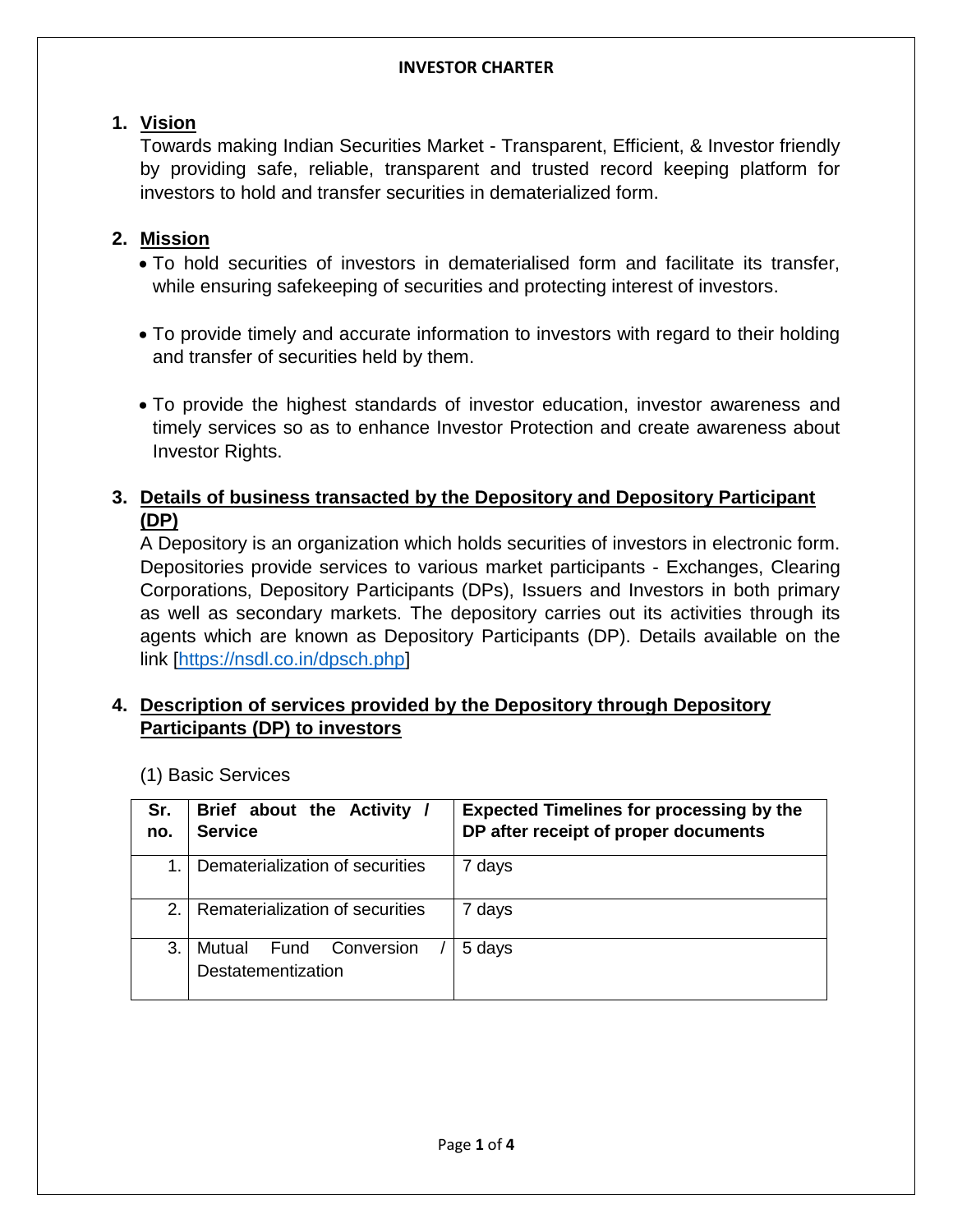| Sr.<br>no.     | Brief about the Activity<br><b>Service</b>                     | <b>Expected Timelines for processing by the</b><br>DP after receipt of proper documents                                          |
|----------------|----------------------------------------------------------------|----------------------------------------------------------------------------------------------------------------------------------|
| $\mathbf{4}$ . | Re-conversion<br>Restatementisation of<br>Mutual<br>fund units | 7 days                                                                                                                           |
| 5.             | Transmission of securities                                     | 7 days                                                                                                                           |
| 6.             | Registering pledge request                                     | 15 days                                                                                                                          |
| 7 <sub>1</sub> | Closure of demat account                                       | 30 days                                                                                                                          |
| 8.             | Settlement Instruction                                         | Depositories to accept physical DIS for pay-in<br>of securities upto 4 p.m. and DIS in electronic<br>form upto 6 p.m. on T+1 day |

(2) Depositories provide special services like pledge, hypothecation, internet based services etc. in addition to their core services and these include

| Sr.<br>no. | <b>Type of Activity /Service</b>                                 | <b>Brief about the Activity / Service</b>                                                                                                                                                                                                                                                                                                                   |
|------------|------------------------------------------------------------------|-------------------------------------------------------------------------------------------------------------------------------------------------------------------------------------------------------------------------------------------------------------------------------------------------------------------------------------------------------------|
| 1.         | <b>Value Added Services</b>                                      | Depositories also provide value<br>added<br>services such as                                                                                                                                                                                                                                                                                                |
|            |                                                                  | <b>Basic Services Demat Account (BSDA)</b> <sup>7</sup><br>a.<br>Transposition cum dematerialization <sup>2</sup><br>b.<br>Linkages with Clearing System <sup>3</sup><br>C.<br>Distribution<br>of cash<br>d.<br>and<br>non-cash<br>corporate benefits (Bonus, Rights, IPOs<br>etc.), stock lending, demat of NSC / KVP,<br>demat of warehouse receipts etc. |
| 2.         | <b>Consolidated Account statement</b><br>(CAS)                   | CAS is issued 10 days from the end of the<br>month (if there were transactions in the<br>previous month) or half yearly<br>(if<br>no<br>transactions).                                                                                                                                                                                                      |
| 3.         | Digitalization<br>of<br>services<br>provided by the depositories | Depositories<br>offer<br>below<br>technology<br>solutions and e-facilities to<br>their demat<br>account holders through DPs:<br>E-account opening <sup>4</sup><br>a.<br>Online instructions for execution <sup>5</sup><br>b.<br>e-DIS / Demat Gateway <sup>6</sup><br>C.                                                                                    |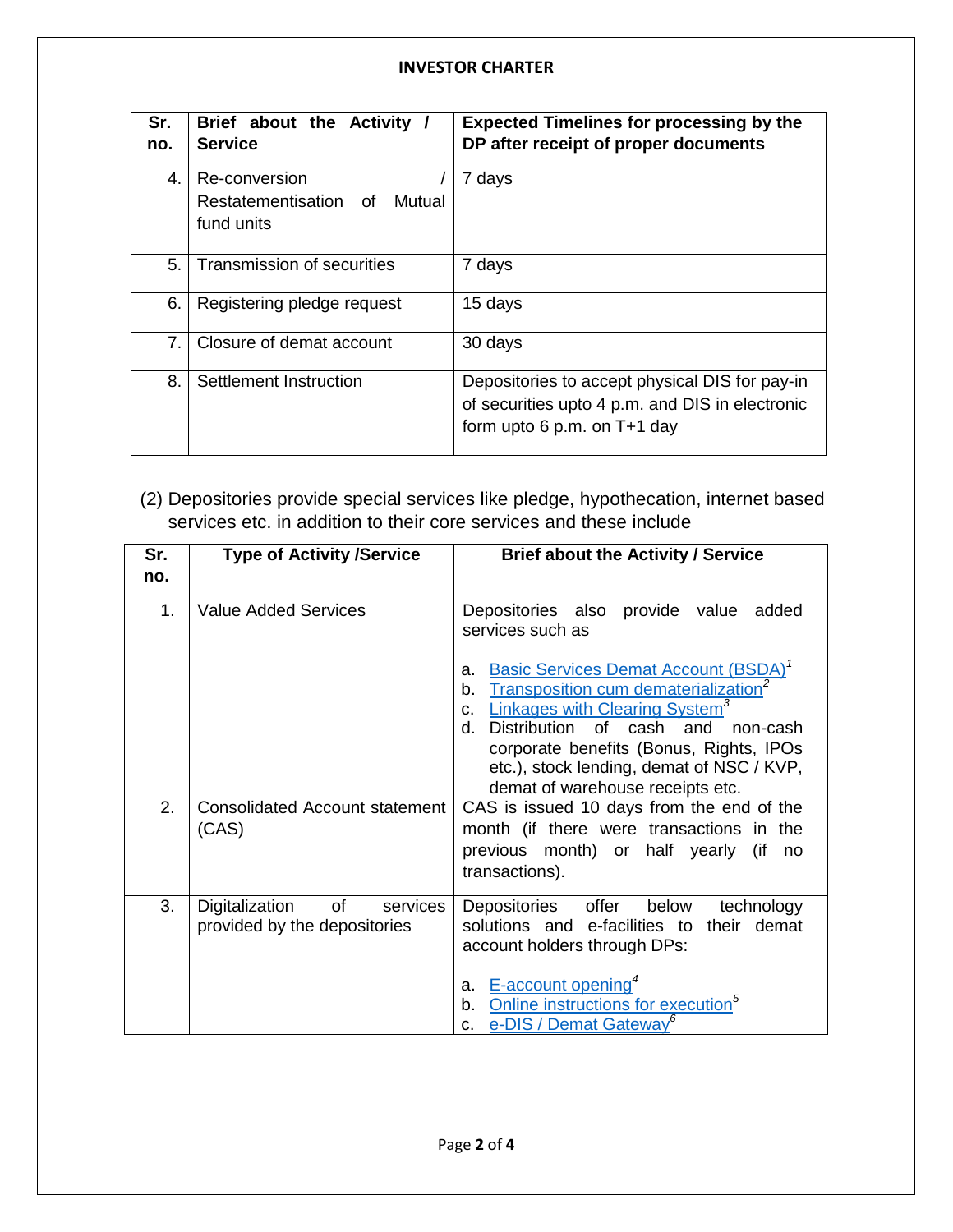#### **INVESTOR CHARTER**

| Sr.<br>no. | <b>Type of Activity /Service</b> | <b>Brief about the Activity / Service</b>                   |
|------------|----------------------------------|-------------------------------------------------------------|
|            |                                  | d. e-CAS facility<br>e. Miscellaneous services <sup>8</sup> |

# **5. Details of Grievance Redressal Mechanism**

(1) The Process of investor grievance redressal

| 1. | Complaint/<br>Investor<br>Grievances                                 | Investor can lodge complaint/ grievance against the<br>Depository/DP in the following ways:                                                                                                                                                                                                                                                                                                          |
|----|----------------------------------------------------------------------|------------------------------------------------------------------------------------------------------------------------------------------------------------------------------------------------------------------------------------------------------------------------------------------------------------------------------------------------------------------------------------------------------|
|    |                                                                      | Electronic mode -<br>a.<br>(i) SCORES (a web based centralized grievance<br>redressal<br>system<br>οf<br>SEBI)<br>[https://www.scores.gov.in/scores/Welcome.h<br>tml                                                                                                                                                                                                                                 |
|    |                                                                      | (ii) Respective Depository's web portal dedicated<br>the<br>filing<br>compliant<br>for<br>οf<br>[https://www.epass.nsdl.com/complaints/webs<br><i>itecomplaints.aspx</i>                                                                                                                                                                                                                             |
|    |                                                                      | (iii) Emails to designated email IDs of Depository<br>[relations@nsdl.co.in]                                                                                                                                                                                                                                                                                                                         |
|    |                                                                      | The complaints/ grievances lodged directly with the<br>Depository shall be resolved within 30 days.                                                                                                                                                                                                                                                                                                  |
| 2. | Grievance<br>Investor<br><b>Redressal Committee</b><br>of Depository | If no amicable resolution is arrived, then the Investor<br>has the option to refer the complaint/ grievance to<br>the Grievance Redressal Committee (GRC) of the<br>Depository. Upon receipt of reference, the GRC will<br>endeavor to resolve the complaint/ grievance by<br>hearing the parties, and examining the necessary<br>information and documents.                                         |
| 3. | Arbitration<br>proceedings                                           | may also<br>avail the<br>arbitration<br>The<br>Investor<br>mechanism set out in the Byelaws and Business<br>Rules/Operating Instructions of the Depository in<br>relation to any grievance, or dispute relating to<br>depository services. The arbitration reference shall<br>be concluded by way of issue of an arbitral award<br>within 4 months from the date of appointment of<br>arbitrator(s). |